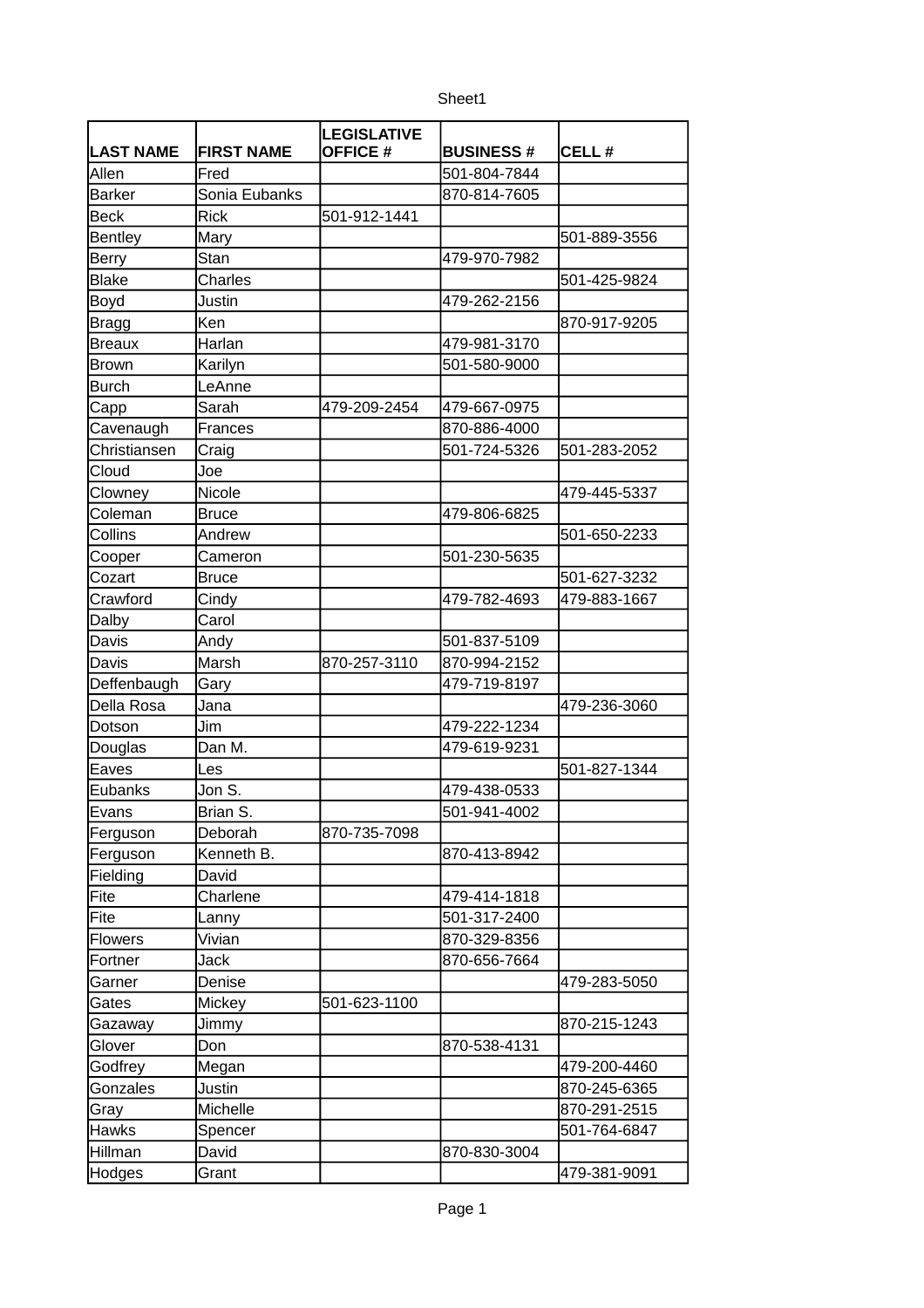| c<br>۱Α<br>۱L |
|---------------|
|---------------|

| Hodges             | Monte           |                | 870-763-4443 |              |
|--------------------|-----------------|----------------|--------------|--------------|
| Holcomb            | Mike            |                |              | 870-489-7177 |
| Hollowell          | <b>Steve</b>    |                | 870-270-3831 |              |
|                    |                 |                |              |              |
| House              | Douglas<br>Lane | 870-904-1856   | 501-590-1055 |              |
| Jean               |                 |                |              |              |
| Jett               | Joe             |                | 870-276-5319 | 870-926-2740 |
| Johnson            | Lee             |                |              |              |
| Kelly              | Jasen           |                |              |              |
| Ladyman            | Jack            |                |              | 870-340-7499 |
| Love               | Fredrick J.     |                | 501-612-3939 |              |
| Lowery             | Mark            |                |              | 501-837-5221 |
| Lundstrum          | Robin           |                | 479-957-1959 |              |
| Lynch              | Roger D.        |                | 501-412-8959 |              |
| Maddox             | John            |                | 479-394-6060 |              |
| Magie              | Stephen         |                | 501-327-4444 |              |
| Mayberry           | Julie           | 501-888-3522   |              |              |
| McCollum           | Austin          |                | 479-426-4141 |              |
| McCullough         | Tippi           |                |              | 501-766-3177 |
| McKenzie           | Gayla Hendren   |                | 479-787-6411 |              |
| McNair             | Ron             |                | 870-754-7962 |              |
| Meeks              | Stephen         | 501-314-9250   |              |              |
| Miller             | Josh            |                | 501-365-3599 |              |
| Murdock            | Reginald        |                | 501-940-5157 |              |
| Nicks, Jr.         | Milton          |                | 870-739-1083 |              |
| Payton             | John            |                | 501-362-5815 |              |
| Penzo              | Clint           |                | 479-466-6681 |              |
| Perry              | Mark            |                | 501-982-4561 | 501-529-5151 |
| Petty              | Rebecca         |                |              | 479-621-3464 |
| Pilkington         | Aaron           |                | 479-308-8384 |              |
| Richardson         | Jay             |                |              |              |
| Richey             | Chris           |                | 870-995-2499 |              |
| Richmond           | Marcus E.       |                | 479-299-4416 |              |
| Rushing            | Laurie          |                | 501-276-3018 |              |
| Rye                | Johnny          |                | 870-919-3690 |              |
| Scott              | Jamie           |                |              | 501-398-2961 |
| Shepherd           | Matthew J.      | 501-682-7771** | 870-862-2087 |              |
| Slape              | Keith           |                | 870-715-5623 |              |
| Smith              | <b>Brandt</b>   |                | 870-351-7459 |              |
| Smith              | Stu             |                | 870-612-3974 |              |
| Sorvillo           | Jim             |                |              | 501-551-9571 |
| Speaks             | Nelda           |                |              | 870-421-2552 |
| Sullivan           | Dan             |                |              |              |
| Tosh               | Dwight          |                |              | 870-926-0423 |
| Vaught             | DeAnn           |                | 870-832-2638 |              |
| Walker             | John W.         |                | 501-374-3758 |              |
| Wardlaw            | Jeff            |                | 870-226-9501 |              |
| Warren             | Les             |                | 501-623-4405 |              |
|                    |                 |                | 870-703-5524 |              |
| Watson<br>Whitaker | Danny<br>David  |                | 479-236-8313 |              |
|                    |                 |                |              |              |
| Wing               | Carlton         |                | 501-416-4926 |              |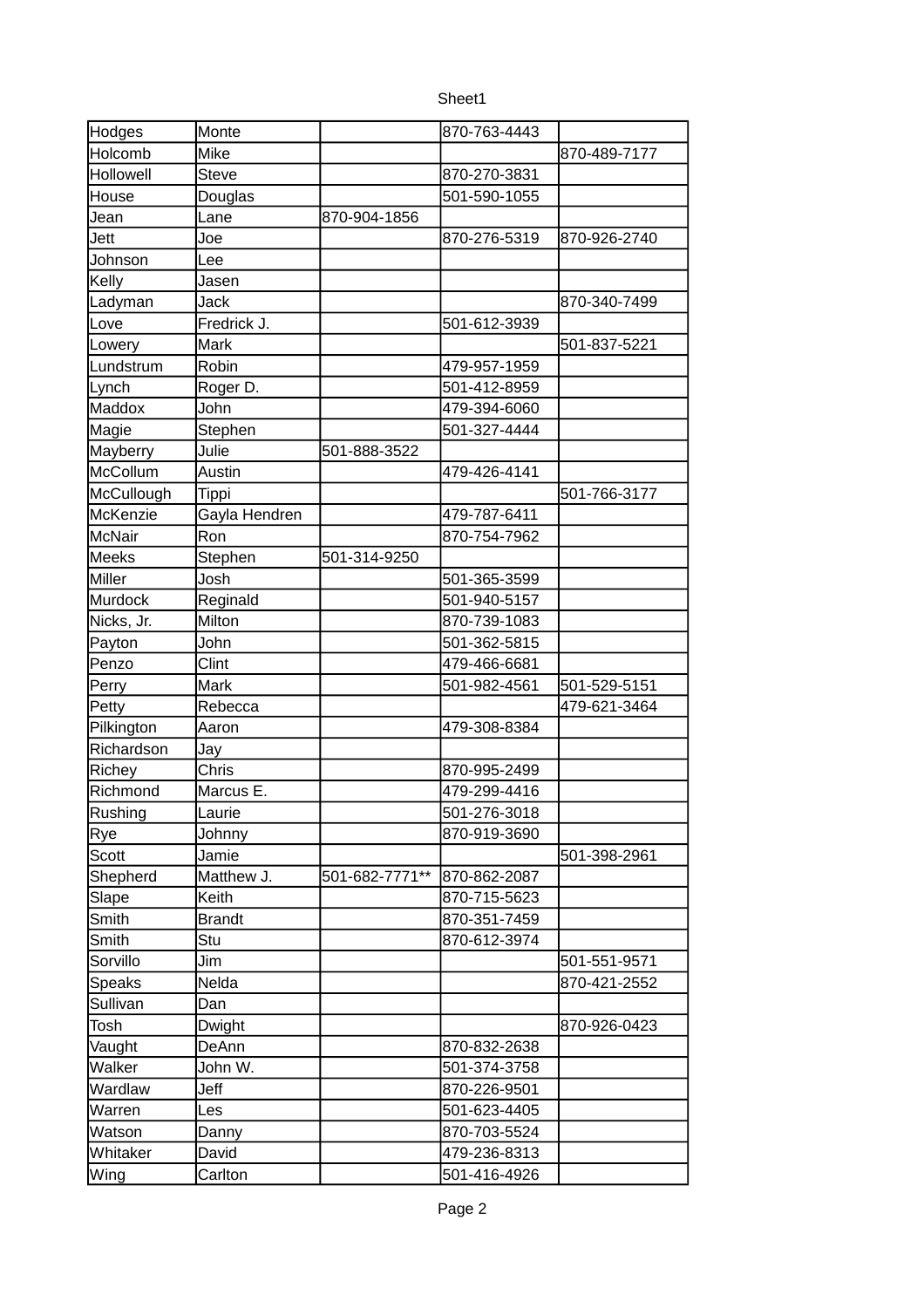Sheet1

| <b>Womack</b> | Richard     | 0-403-6287<br>187 |                    |
|---------------|-------------|-------------------|--------------------|
| <b>Wooten</b> | $-$<br>IJım |                   | 1-858-7403<br>1501 |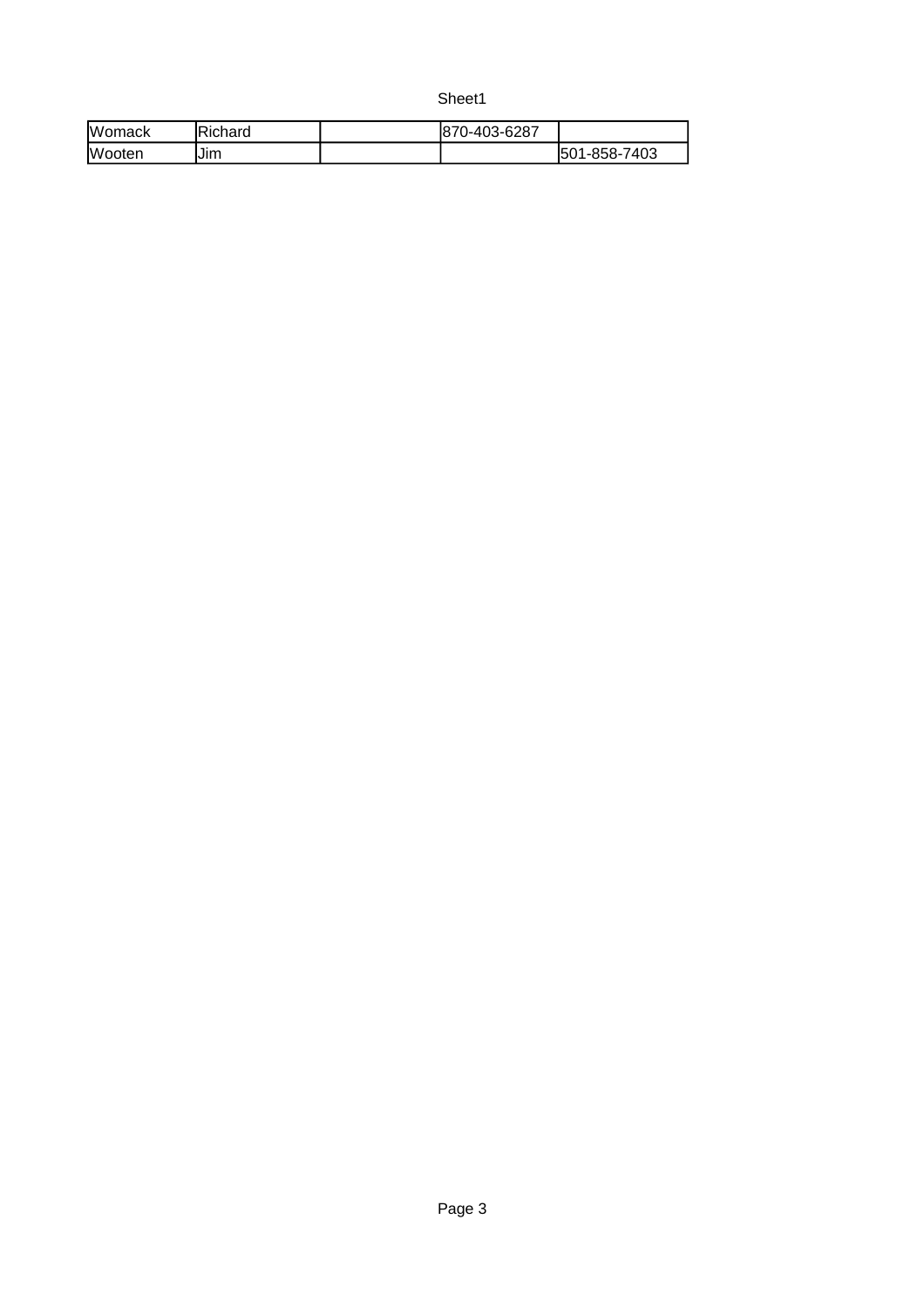| <b>EMAIL</b>                          |
|---------------------------------------|
| fredallen99@comcast.net               |
| sonia.barker@arkansashouse.org        |
| rick.beck@arkansashouse.org           |
| mary.bentley@arkansashouse.org        |
| stan.berry@arkansashouse.org          |
| charles.blake@arkansashouse.org       |
| justin.boyd.pharm.d@gmail.com         |
| kenwbragg@gmail.com                   |
| harlan.breaux@arkansashouse.org       |
| karilyn.brown@arkansashouse.org       |
| leanne.burch@arkansashouse.org        |
| sarah.capp@arkansashouse.org          |
| frances.cavenaugh@arkansashouse.org   |
| craigchristiansendistrict47@gmail.com |
| joe.cloud@arkansashouse.org           |
| nicole.clowney@arkansashouse.org      |
| bruce.coleman@arkansashouse.org       |
| andrew.collins@arkansashouse.org      |
| cameron.cooper@arkansashouse.org      |
| bccci@cablelynx.com                   |
| cindy.crawford@arkansashouse.org      |
| carol.dalby@arkansashouse.org         |
| andy.davis@arkansashouse.org          |
| marsh.davis@arkansashouse.org         |
| gary.deffenbaugh@arkansashouse.org    |
| jana.dellarosa@arkansashouse.org      |
| jim.dotson@arkansashouse.org          |
| dan-douglas@sbcglobal.net             |
| les.eaves@arkansashouse.org           |
| jon.eubanks@arkansashouse.org         |
| brian.evans@arkansashouse.org         |
| deborah.ferguson@arkansashouse.org    |
| kenneth.ferguson@arkansashouse.org    |
| david.fielding@arkansashouse.org      |
| charlene.fite@arkansashouse.org       |
| lanny.fite@att.net                    |
| vivian.flowers@arkansashouse.org      |
| jack.fortner@arkansashouse.org        |
| denise.garner@arkansashouse.org       |
| mickey.gates@arkansashouse.org        |
| jimmy.gazaway@arkansashouse.org       |
| don.glover@arkansashouse.org          |
| megan.godfrey@arkansashouse.org       |
| justinrory@yahoo.com                  |
| michelle.gray@arkansashouse.org       |
| spencer.hawks@arkansashouse.org       |
| dhillman@futura.net                   |
| grant.hodges@arkansashouse.org        |

f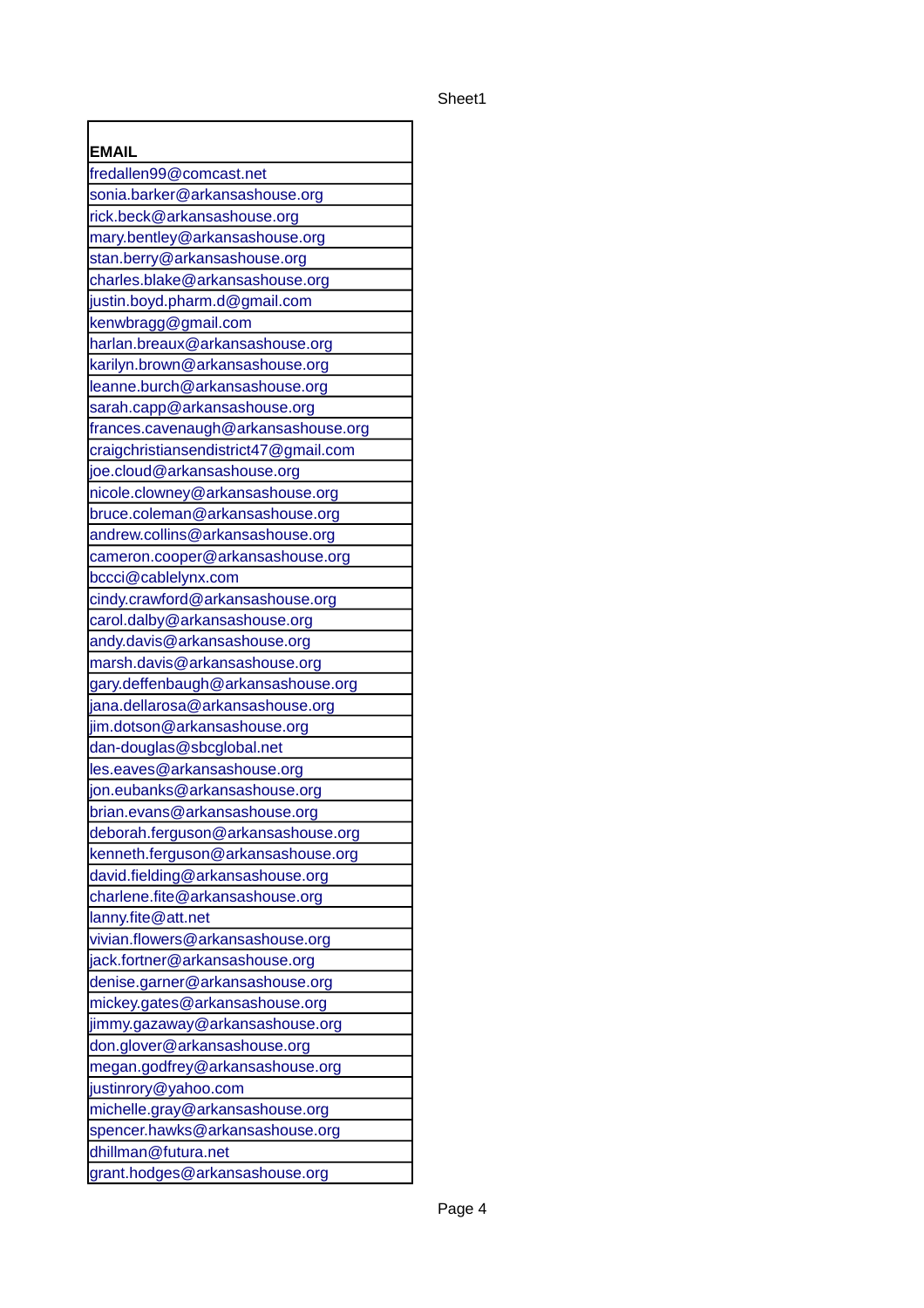| monte.hodges@arkansashouse.org     |
|------------------------------------|
| mike.holcomb@arkansashouse.org     |
| steve.hollowell@arkansashouse.org  |
| housedouglas@gmail.com             |
| jean@sbcglobal.net<br>I            |
| joe.jett@arkansashouse.org         |
| lee.johnson@arkansashouse.org      |
| kelly4rep@gmail.com                |
| jackladyman@gmail.com              |
| fjlove@att.net                     |
| markdlowery@mac.com                |
| robin.lundstrum@arkansashouse.org  |
| roger.lynch@arkansashouse.org      |
| john.maddox@arkansashouse.org      |
| stephen.magie@arkansashouse.org    |
| julie.mayberry@arkansashouse.org   |
| austin.mccollum@arkansashouse.org  |
| tippi.mccullough@arkansashouse.org |
| gayla.mckenzie@arkansashouse.org   |
| rmcnair1950@gmail.com              |
| stephen.meeks@arkansashouse.org    |
| josh.miller@arkansashouse.org      |
| rkm_72360@yahoo.com                |
| milton.nicks@arkansashouse.org     |
| john.payton@arkansashouse.org      |
| clint.penzo@arkansashouse.org      |
| mperry@windstream.net              |
| rebecca.petty@arkansashouse.org    |
| aaron.pilkington@arkansashouse.org |
| jay.richardson@arkansashouse.org   |
| chris.richey@arkansashouse.org     |
| marcus.richmond@arkansashouse.org  |
| laurie.rushing@arkansashouse.org   |
| johnny.rye@arkansashouse.org       |
| jamie.scott@arkansashouse.org      |
| matthew.shepherd@arkansashouse.org |
| keith.slape@arkansashouse.org      |
| brandt.smith@arkansashouse.org     |
| stu22200@yahoo.com                 |
| sorvillo4house@gmail.com           |
| nelda@neldaspeaks.com              |
| dan.sullivan@arkansashouse.org     |
| dwight.tosh@arkansashouse.org      |
| deann.vaught@arkansashouse.org     |
| johnwalkeratty@aol.com             |
| jeff@jeffwardlaw.com               |
| les.warren@arkansashouse.org       |
| danny.watson@arkansashouse.org     |
| david.whitaker@arkansashouse.org   |
| carlton@carltonwing.com            |